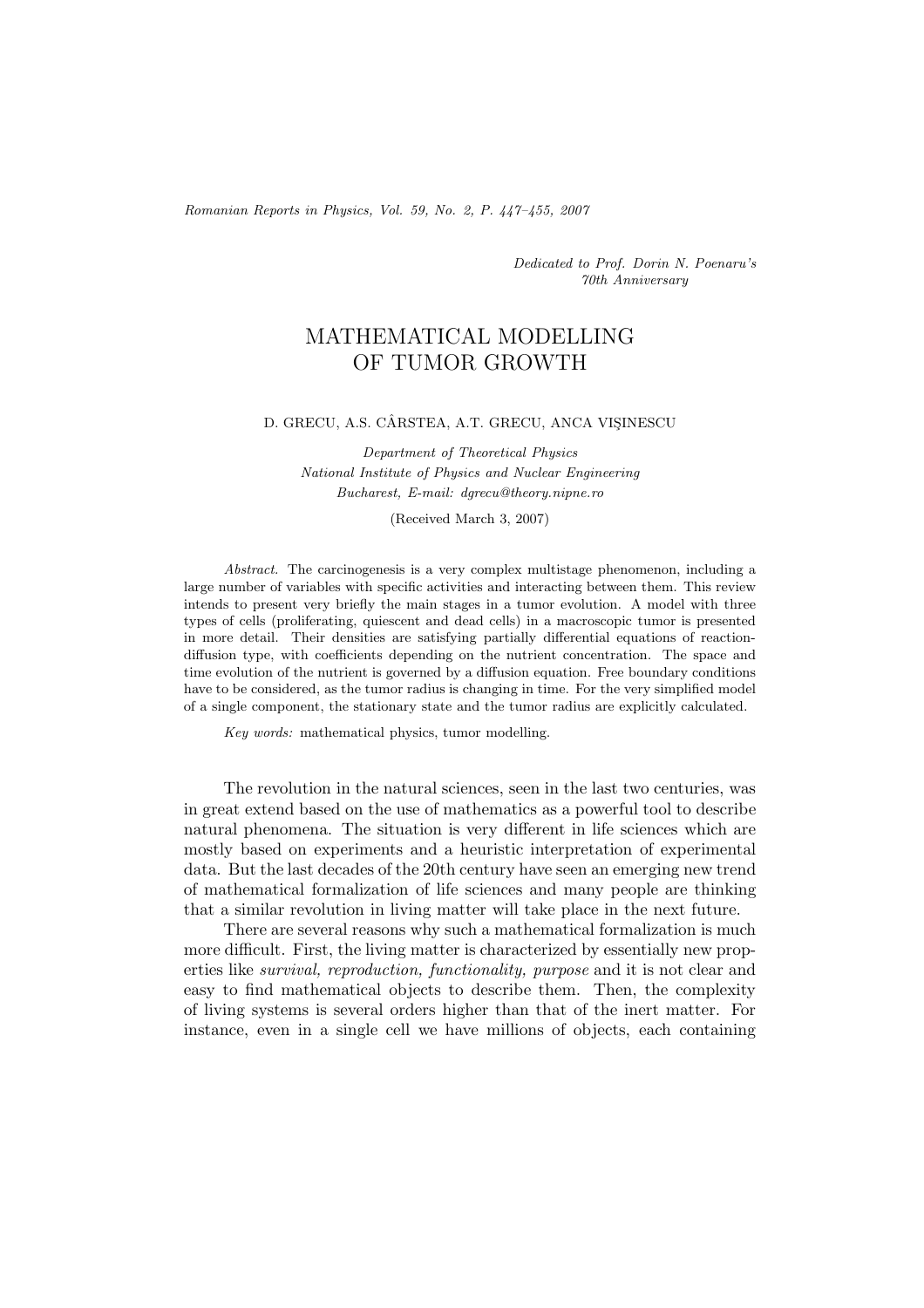thousands of different components, each with its specific activity, and all in interaction. Moreover we have to take into account the nonlinear character of these interactions, and the fact that biological systems are open systems for which the interaction with the surrounding medium plays an essential role. All these complete the image of the difficulties which a mathematical description of biological systems has to overcome. Progress in this direction requires a joined intellectual effort of multidisciplinary groups of mathematicians, physicists, chemists collaborating closely with biologists and clinicians. It is expected that mathematical modelling will be a useful testing tool to systemize the experimental facts. Iterating back and forth between experiment and theory, the models will become more and more realistic, leading to a deeper understanding of biological processes.

The cancer modelling is a highly challenging problem at the frontier of applied mathematics. The carcinogenesis is a very complex multi-step phenomenon. In each step, different variables are used to discuss the processes which are taking place, and consequently different mathematical models and tools are used. Although this separation in several steps of a tumor evolution is not very exact, processes present in the first stages being active also in the next ones, each step characterizes a certain stage of evolution and is described by specific quantities and interactions. Many such models were considered by several authors [1–11] (the list includes some review articles where more details can be found) having a more or less level of generality. Some authors are considering that a new branch of applied mathematics has born, MATHEMATICAL ONCOLOGY.

The first step is a sub-cellular one. It is generally accepted that cancer results from the accumulation of mutations in the genes that control cell birth and death [12, 11], although the specific mechanisms through which these mutations are produced are still under debate. This accumulation process is often described as *somatic evolution* and can be discussed using *evolutionary game theory*. Carcinogenesis is the result of some combinations of intracellular and micro environmental processes. Very briefly, one assumes that in a given tissue volume n*<sup>S</sup>* cellular phenotypes can exist, comprising extent populations as well as other populations obtained from temporary or permanent gene mutations. Each population consists of  $x_i$  individuals using strategies  $u_i$ ,  $i = 1, \ldots, n_S$ . We can define a population vector  $\vec{x}_i$  and a mean strategy vector  $\vec{u}$ 

$$
\vec{x}=(x_1,\ldots,x_S), \quad \vec{u}=(u_1,\ldots,u_S).
$$

The time evolutions of  $x_i(t)$  is governed by a differential equation

$$
\frac{dx_i}{dt} = x_i G(v, \vec{u}, \vec{x}, R) \Big|_{v=u_i},\tag{1}
$$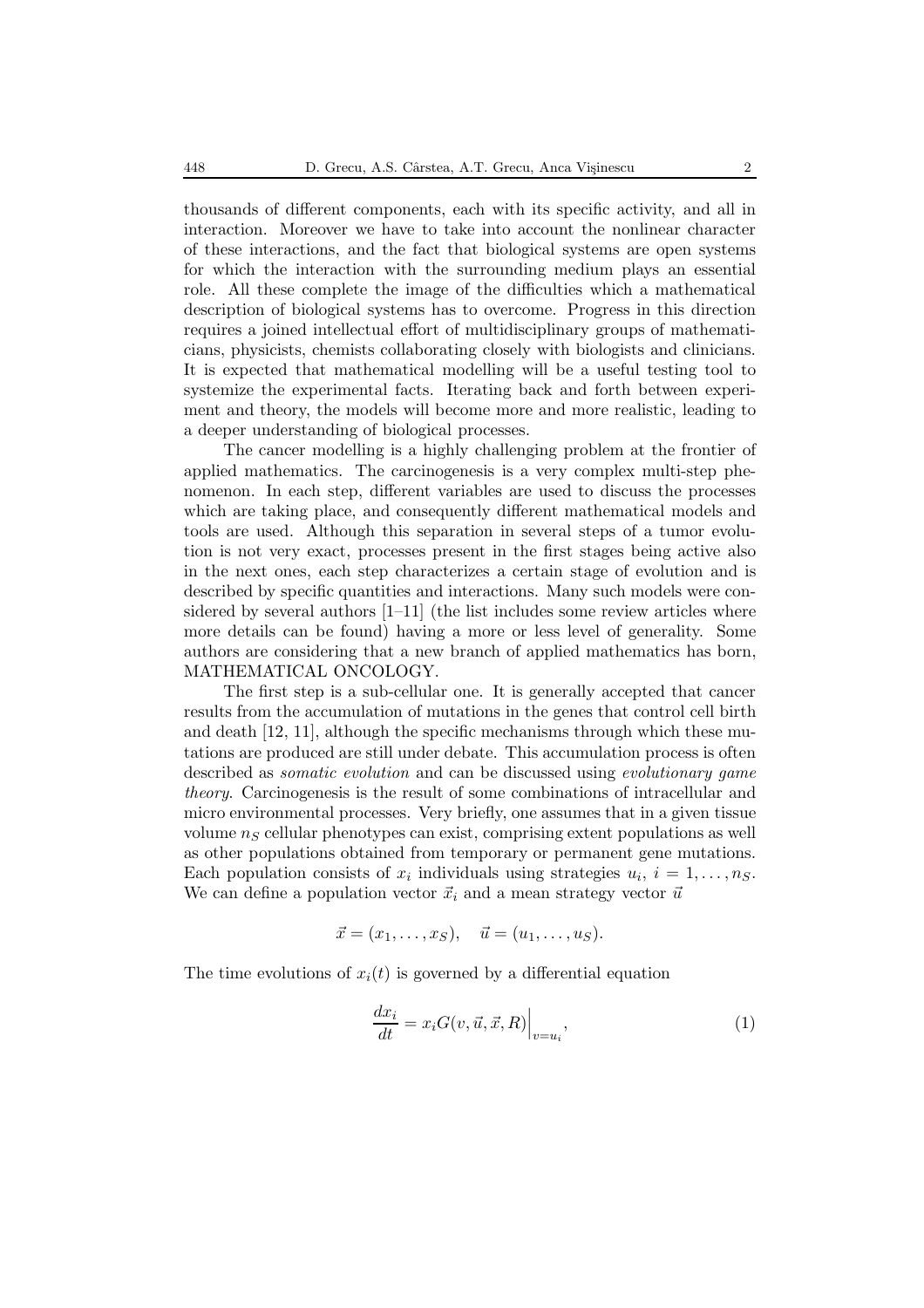where v is a virtual variable (equal to  $u_i$  for  $x_i$ ) and  $R(t)$  a quantity describing the substrate dynamics. In  $(1)$ , G is a fitness generating function and the crucial point of the model is the determination of this function. Such a model is discussed in [11] and several results can be drawn concerning the dynamics of carcinogenesis, depending on phenotypic diversity and environmental conditions.

In the second stage, the cellular stage, the attention is focused on the proliferation of tumor cells in competition with the immune system, resulting either the destruction of tumor cells or the inhibition and depression of the immune system. No dependence on spatial variables is considered. In order to describe the evolution of a large number of cells we have to use kinetic equations for distribution functions. Denoting by  $f_i(t, u)$  the distribution function for the *i*-th population, it depends on the time t and on a scalar variable  $u$ , having a different meaning for each population, and indicating the level of ability to perform its purpose. For instance, considering three kinds of interacting populations, tumor cells, immune cells and environmental cells, for each of them u represents:

- $i = 1$ , tumor cells: *u* correponds to proliferation;
- $i = 2$ , environmental cells: u correponds to feeding ability;
- $i = 3$ , immune cells: *u* correponds to defense ability.

A model with  $n > 3$  populations can arrise from a division of the immune system into  $i = 3$  – polymorphonuclear leukocytes,  $i = 4$  – lymphocytes,  $i = 5$  – macrophages. The scalar  $u \in (0, \infty)$  and a small value of u for any population  $i$  corresponding to a weak value of its activity. The time evolution of each  $f_i$  is described by a kinetic equation [7, 13, 14]

$$
\frac{\partial f_i(t, u)}{\partial t} + \frac{\partial}{\partial \varphi} \left\{ f_i(t, u) \sum_{k=1}^3 \int_0^\infty \varphi_{ik}(u, w) f_k(t, w) dw \right\} =
$$
\n
$$
= f_i(t, u) \sum_{k=1}^3 \int_0^\infty \Psi_{ik}(u, w) f_k(t, w) dw.
$$
\n(2)

Here  $\varphi_{ik}(u, w)$  and  $\Psi_{ik}(u, w)$  describe the interaction between the population i in the state u and the population k in the state w (sometimes it is necessary to extend the integration over negative values of  $w$ ; a negative value corresponds to a negative activity – destruction). The two interacting terms in  $(2)$  are corresponding to conservative action, which modifies the state of the particles, but not their number, and a non-conservative action which generates birth or death processes. The key point is the determination of the functions  $\varphi_{ik}$  and  $\Psi_{ik}$  to describe adequately the interaction process between the populations.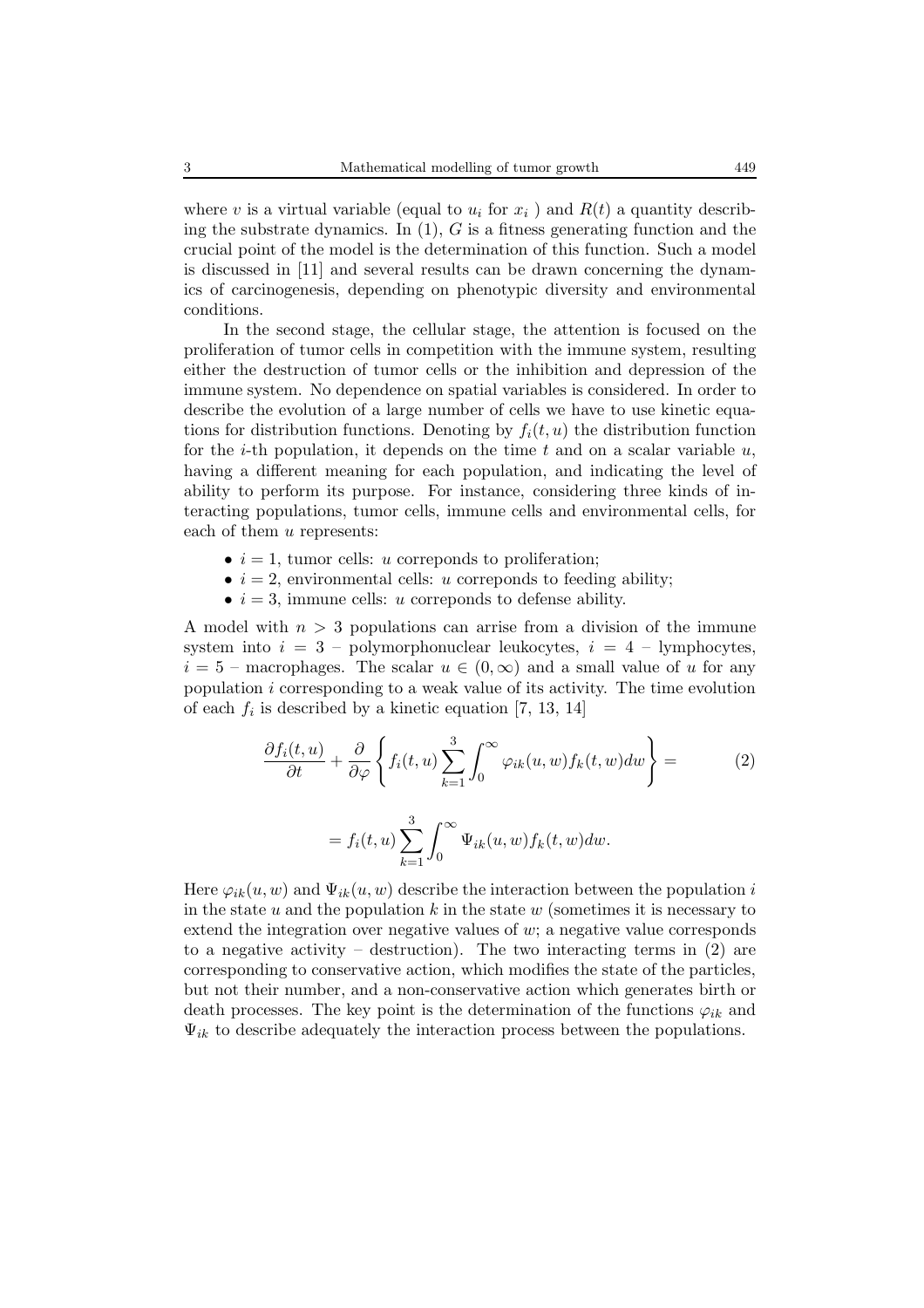After this very brief introduction into the problem of the first two stages, let us consider in more detail the last one, the macroscopic stage. This corresponds to the situation when the tumor cells are condensed into a macroscopic object of more or less a spherical form. The phenomena occurring in this stage can be described using the language of continuum systems, and the models are generally stated in terms of partial differential equations of parabolic type [1-9]. In the following we shall give the main ideas of such a model developed by Friedman and coworkers [8, 9, 4, 15, 16].

We consider an existing macroscopic tumor and denote by  $\Omega(t)$  and  $\partial \Omega(t)$ its volume and surface respectively. Inside the tumor the cells are in a living state or in a necrotic state, and the living cells can be in a proliferating or a quiescent state. We denote by  $P, Q$  and D the corresponding densities of proliferating, quiescent and dead cells, and we assume that the total density of cells in the volume  $\Omega$  is constant

$$
P + Q + D = N = \text{const.}
$$
\n<sup>(3)</sup>

These densities are time depending due to several processes, schematically represented in Fig. 1. Here different K*<sup>S</sup>* are rate coefficients, governing the



Fig. 1 – Rate diagram of *P, Q, D* changes for *M*<sup>3</sup> model.

time evolution of different populations, and it is assumed to depend only on the nutrient concentration (only one component), denoted in the followings by  $C$ . The variation of  $P$  is due to the birth of cells from outside the volume  $\Omega$  (coeff.  $K_B$ ), to the dying mechanism by apoptosis (coeff.  $K_A$ ), to the transformation of  $Q$  cells into  $P$  cells (coeff.  $K_P$ ) and vice versa (coeff.  $K_Q$ ). The variation of Q is due to  $Q \rightarrow P$  mechanism mentioned above and to a dying mechanism (coeff. K*D*) partially through apoptosis but mainly through starvation. The variation of D is given by the  $P \to D$  and  $Q \to D$  mechanisms already discussed and to a mechanism by which the dead cells are removed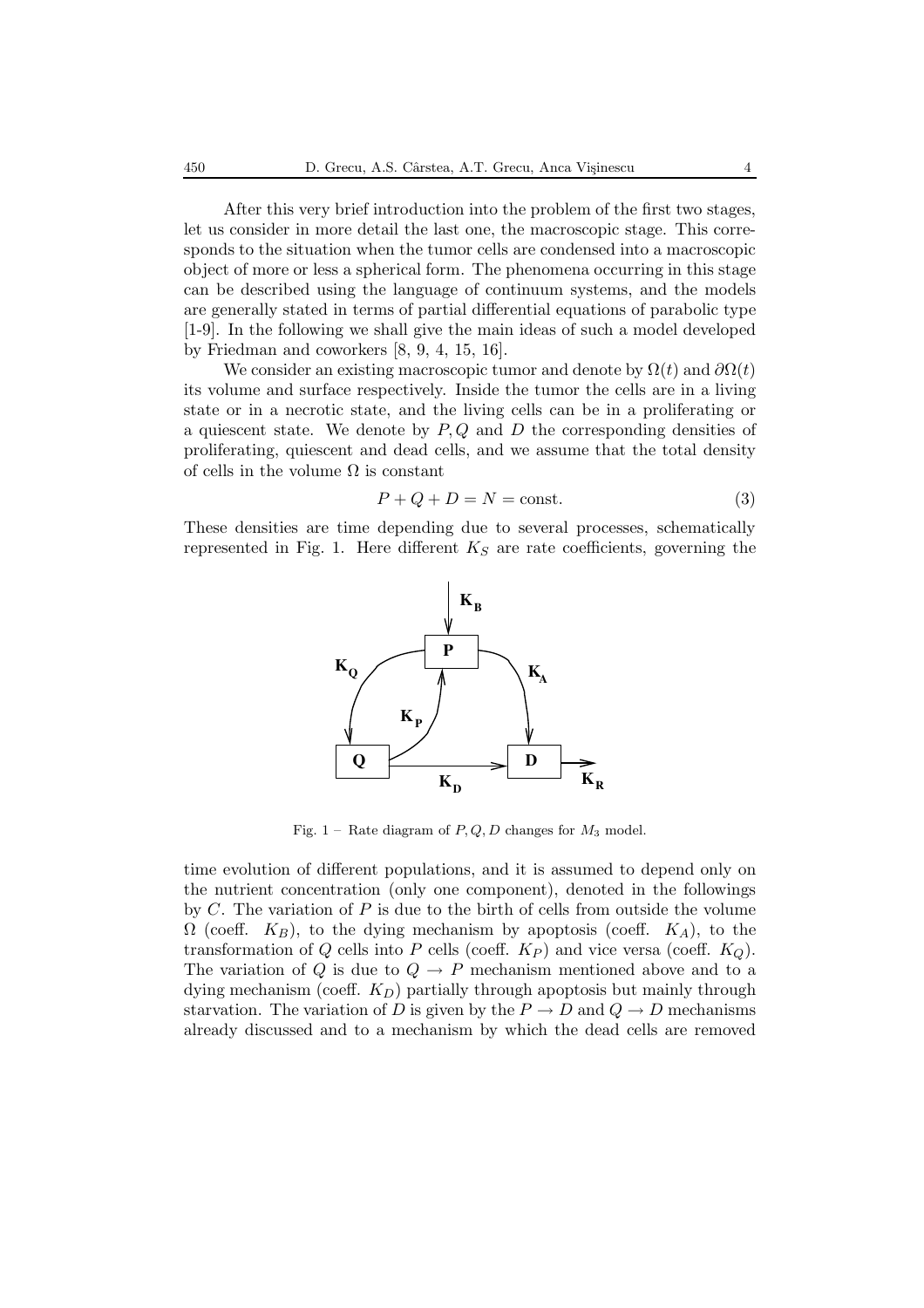from the volume (coeff.  $K_R$ ). The rate coefficients are functions of the nutrient concentration except  $K_R$  which is independent. The general trend of this dependence is:

- $K_B$ ,  $K_P$  are increasing when C increases;
- $K_A, K_D, K_Q$  are decreasing when C increases.

The simplest dependence is a linear one

$$
K_A = k_A(C_0 - C), \quad K_B = k_B C, \quad K_D = k_D(C_0 - C),
$$
  

$$
K_P = k_P C, \quad K_Q = k_Q(C_0 - C),
$$
 (4)

where  $C_0$  is the value of C on  $\partial\Omega$ . More complicated dependences can be considered, but with the same monotonic behavior on C.

As regards the concentration, it satisfies a diffusion equation

$$
\varepsilon_0 \frac{\partial C}{\partial t} = \nabla^2 C - \lambda C,\tag{5}
$$

where  $\varepsilon_0$  is a small parameter, given by the ratio  $T_{diff}/T_{growth}$ . Here  $T_{diff}$ is a characteristic time for the diffusion process (of magnitude of 1 minute), while  $T_{growth}$  a characteristic time for the tumor growth (of order of 1 day)  $(\varepsilon_0 \sim 10^{-3})$ . The continuous motion in the tumor is described by a vector field  $\vec{v}$ , which satisfies Darcy's law

$$
\vec{v} = \nabla \sigma,\tag{6}
$$

 $\sigma$  being the inside pressure. On the surface it is determined by the surface tension  $\gamma$  and the curvature of the surface ( $\kappa$  the mean curvature)

$$
\sigma = \gamma \kappa \quad \text{on } \partial \Omega. \tag{7}
$$

Using scaled quantities

$$
p = \frac{P}{N}
$$
,  $q = \frac{Q}{N}$ ,  $d = \frac{D}{N}$ 

the dead cells can be removed from the discussion because  $p + q + d = 1$ . Assuming  $C_0$  constant on the surface  $\partial\Omega$ , we can scale also the nutrient concentration  $\left(\frac{C_0}{C}\right)$  and because  $\varepsilon_0 \ll 1$  we shall consider  $\varepsilon_0 = 0$ . Then the equations describing the tumor evolution are

$$
\nabla^2 c - \lambda c = 0,\tag{8}
$$

$$
c = 1 \quad \text{on } \partial \Omega,
$$

$$
\frac{\partial p}{\partial t} + \text{div}(p \nabla \sigma) = [K_B - K_Q - K_A]p + K_P q, \tag{9}
$$

$$
\frac{\partial q}{\partial t} + \text{div}(q \nabla \sigma) = K_Q p - [K_P + K_D] q,
$$
  

$$
\nabla^2 \sigma = -K_R + [K_B + K_R] p + K_R q.
$$
 (10)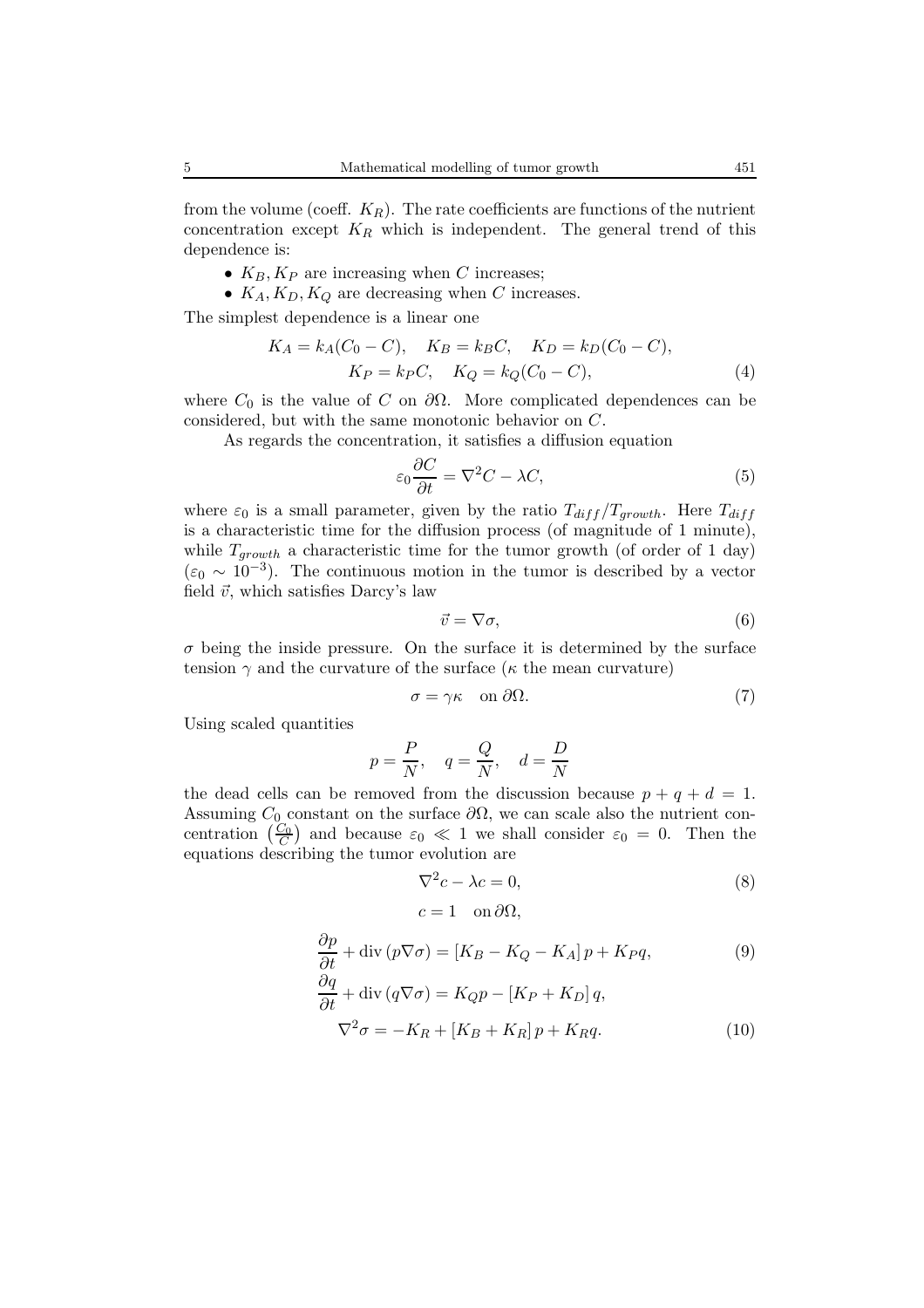The motion of the free boundary is given by

$$
\frac{\partial \sigma}{\partial n} = V_n, \quad \text{on } \partial \Omega,
$$
\n(11)

where  $\vec{n}$  is the outward normal and  $V_n$  the velocity of the free boundary on the normal direction. Writing the surface equation as

$$
\Phi(x,t) = 0 \quad \text{with } \nabla_x \Phi \neq 0
$$

the relation (11) becomes

$$
\frac{\partial \sigma}{\partial n} = \frac{\Phi_t}{|\Phi_x|}, \quad \text{on } \partial \Omega.
$$
 (12)

The set of equations  $(8)$ – $(12)$  represents a complicated system of coupled nonlinear equations (a free boundary  $M_3$  elliptic-hyperbolic problem) for which very few results are known (see [9]).

The  $M_3$  model can be simplified assuming that the removal rate is very large so that dead cells are instantly eliminated. Then  $p + q = 1$  and the q variable can be also eliminated from the equations. Taking also  $K_A = 0$  there remain the equations (8) and

$$
\frac{\partial p}{\partial t} + \nabla \sigma \nabla p = K_P + [K_M - K_N] p + K_M p^2, \qquad (13)
$$

where

$$
K_M = K_B + K_D, \quad K_N = K_P + K_Q \tag{14}
$$

and

$$
\nabla^2 \sigma = -K_D + K_M p. \tag{15}
$$

The boundary conditions on  $\partial\Omega$  remain unchanged (Eqs. (7) and (11)). To these we have to add the initial condition  $p(x, 0) = p_0(x)$  in  $\Omega(0)$ , with  $\Omega(0)$ given. For a spherically symmetric  $M_2$  problem, denoting

$$
\vec{v} = \frac{\vec{r}}{r}u(r,t) \tag{16}
$$

the equations (8) become

$$
c'' + \frac{2}{r}c' = \lambda c, \quad 0 < r < R(t),
$$
  
\n
$$
c'(0, t) = 0, \quad c(R(t)) = 1,
$$
\n(17)

and equation (13) writes

$$
\frac{\partial p}{\partial t} + u \frac{\partial p}{\partial r} = K_P + [K_M - K_N]p + K_M p^2.
$$
 (18)

For  $u(r, t)$ , using the relation (6) between the pressure  $\sigma$  and the velocity field  $\vec{v}$ , one obtains

$$
\frac{\partial u}{\partial r} + \frac{2}{r}u = -K_D + K_M p, \quad u(0, t) = 0.
$$
 (19)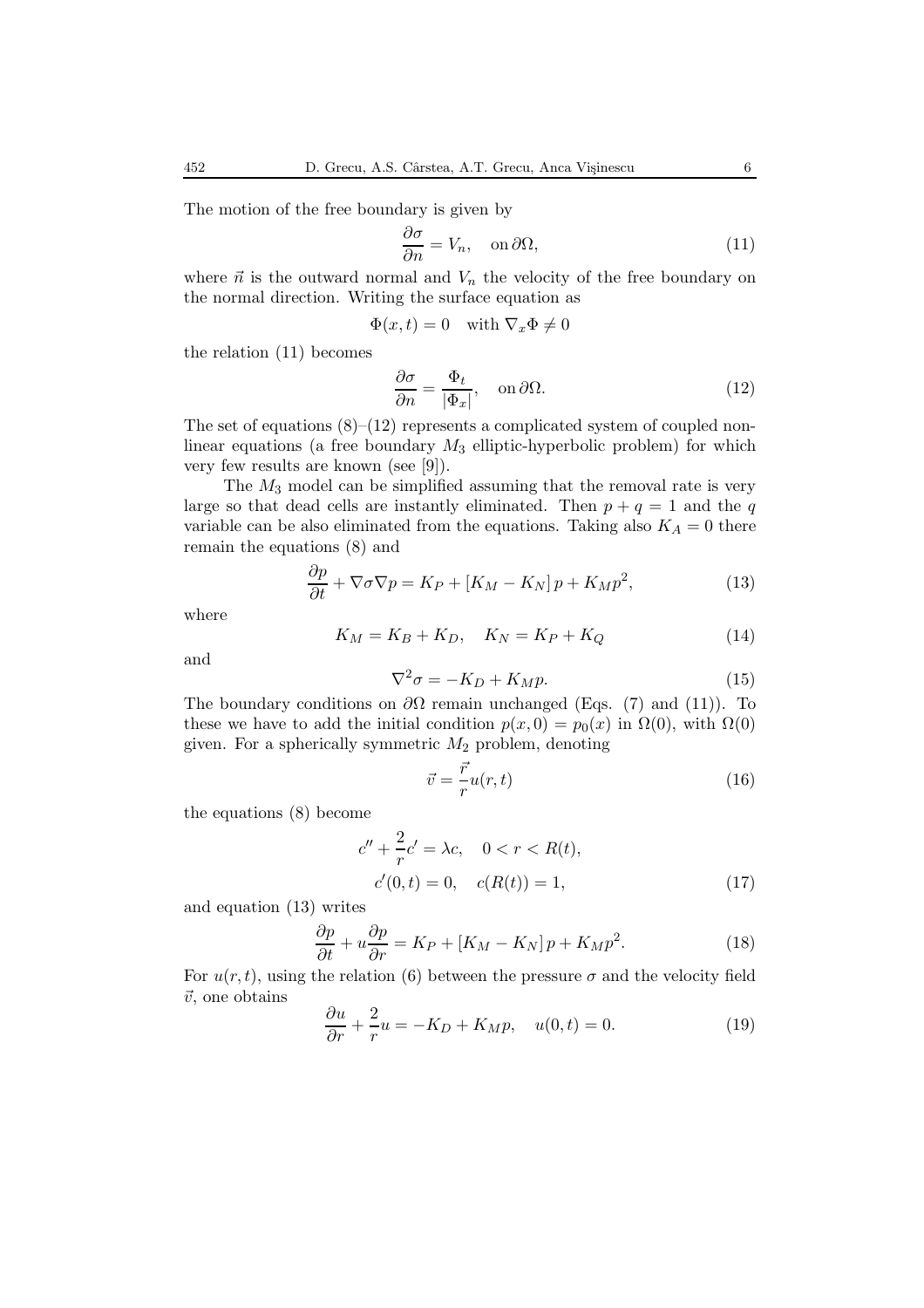The time evolution of the tumor radius is given by the implicit equation

$$
\frac{dR(t)}{dt} = u(R(t),t). \tag{20}
$$

For this spherically symmetric  $M_2$  model, it has been proved [17] the existence of a unique stationary solution if the following inequality is satisfied

$$
K'_{B}(c) + K'_{D}(c) > 0.
$$
\n(21)

Assuming that all the cells are proliferating, we get the simplest model  $M_1$ . As  $p = 1$ , the only variable is the nutrient concentration and to study its time evolution we have to work with the general diffusion equation (5) and the corresponding equation for the pressure.

A spherically symmetric  $M_1$  model was studied in [8]. The nutrient concentration in the tumor satisfies the equation

$$
\varepsilon_0 \frac{\partial c}{\partial t} = \frac{1}{r} \frac{\partial}{\partial r} \left( r^2 \frac{\partial c}{\partial r} \right) + \Gamma(c_B - c) - \lambda_0 c, \quad 0 < r < R(t), \tag{22}
$$

where we denoted by  $c_B$  the nutrient concentration in the vasculature,  $\Gamma$  is the ratio of blood-tissue transfer per unit length so that  $\Gamma(c_B - c)$  represents the transfer of nutrient by means of vasculature, and  $\lambda_0 c$  is the nutrient consumption rate. The external nutrient concentration is assumed constant (boundary condition)

$$
c = c_0, \quad \text{on } r = R(t).
$$

An expression for the rate of tumor growth is given by

$$
\frac{d}{dt}\left(\frac{4\pi}{3}R^3(t)\right) = \iint \sin\theta \,d\theta \,d\varphi \int_0^{R(t)} S(c)r^2 \,dr,\tag{23}
$$

where  $S(c)$  is the cell proliferating rate within the tumor

$$
S(c) = \mu(c - c_A) \tag{24}
$$

 $\mu c$  being the cell birth rate and  $\mu c_A$  the death rate. With the change of variable

$$
c - \frac{\Gamma c_B}{\Gamma + \lambda_0} \to c \tag{25}
$$

and denoting

$$
\lambda = \Gamma + \lambda_0, \quad c_A - \frac{\Gamma c_B}{\Gamma + \lambda_0} = \bar{c}_A, \quad c_0 - \frac{\Gamma c_B}{\Gamma + \lambda_0} = \bar{c}, \tag{26}
$$

we get

$$
\varepsilon_0 \frac{\partial c}{\partial t} = \frac{1}{r^2} \frac{\partial}{\partial r} \left( r^2 \frac{\partial c}{\partial r} \right) - \lambda c, \quad 0 < r < R(t)
$$
\n
$$
c = \bar{c} \quad \text{on } r = R(t)
$$
\n
$$
\frac{1}{\Gamma} R^2 \frac{dR}{dt} = \int_0^{R(t)} (c - \bar{c}_A) r^2 \, dr,\tag{27}
$$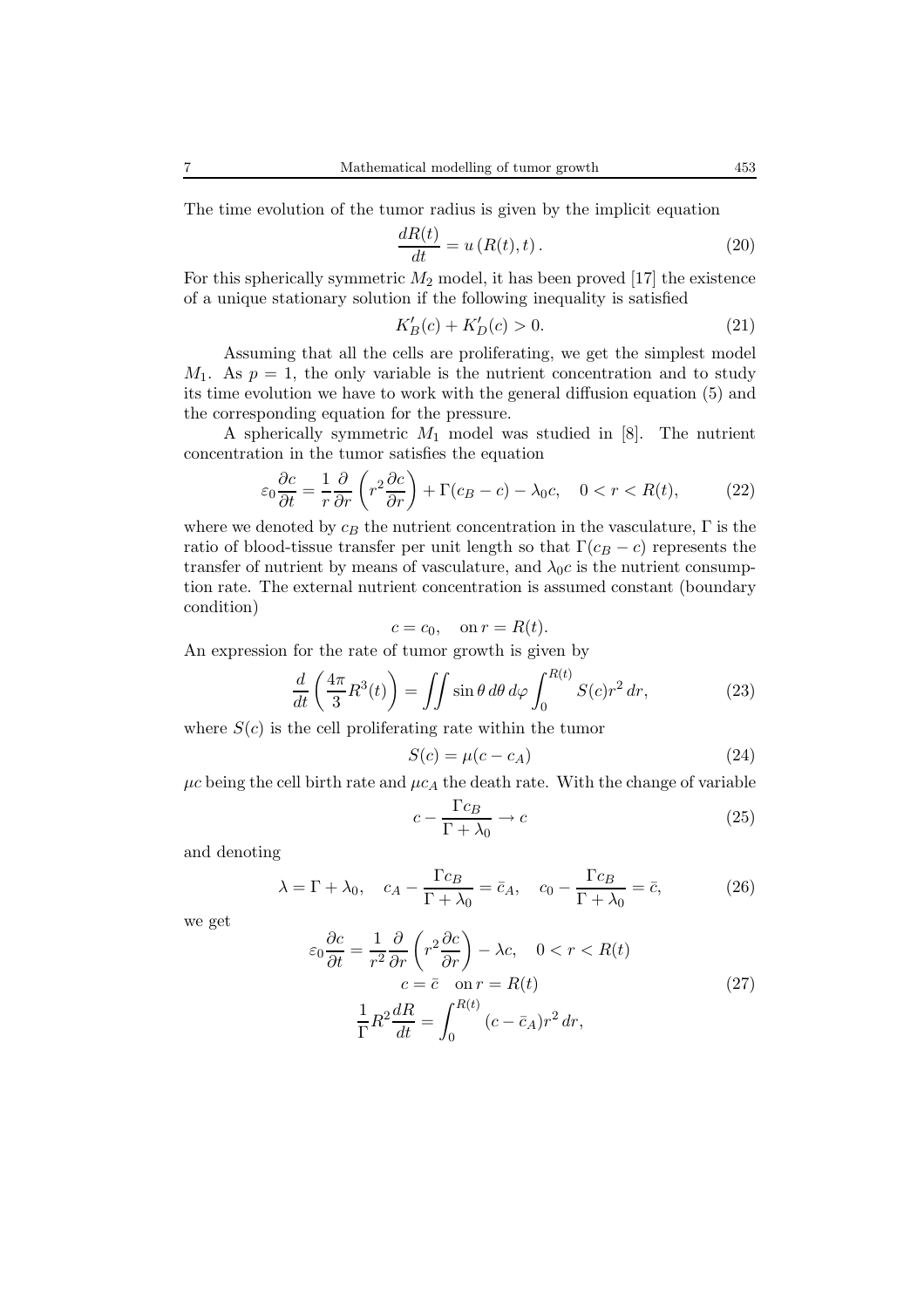which has to be solved with the initial conditions

$$
c(r,0) = f(r), \quad \left(\frac{\partial c(r,0)}{\partial r}\right)_{r=0} = 0. \tag{28}
$$

It was proved [8] that for  $\varepsilon_0$  sufficiently small,  $R(t)$  is uniformly bounded and  $R(t) \rightarrow R_0$  exponentially as  $t \rightarrow \infty$ . The stationary solution is, globally, asymptotic stable and satisfies the equation

$$
\frac{d^2c}{dr^2} + \frac{2}{r}\frac{dc}{dr} - \lambda c = 0
$$

and, taking the boundary conditions into account, has the form

$$
c_S(r) = \bar{c} \frac{R_0}{\sinh \sqrt{\lambda} R_0} \frac{\sinh \sqrt{\lambda}r}{r}.
$$

The value of  $R_0$  can be easily found from (23), namely

$$
\frac{1}{3}\bar{c}_A R_0^3 = \int_0^R c_S(r) r^2 dr,
$$

with  $c_S(r)$  given by the previous expression. The integration is straightforward. Introducing the notation

$$
\eta=\sqrt{\lambda}R_0,\quad \Lambda=\frac{1}{3}\frac{\bar{\sigma}_A}{\bar{\sigma}},\quad 0<\Lambda<\frac{1}{3}
$$

the value of  $R_0$  is found from the implicit relation

$$
\tanh \eta = \frac{\eta}{1 + \Lambda \eta^2}.
$$

The only parameter which determines the tumor radius  $R_0$  is  $\Lambda$ . One sees that for  $\Lambda \to \frac{1}{3}$ ,  $\eta \to 0$ .

Few remarks are necessary at the end of this review. Due to the great complexity of carcinogenesis phenomenon any review has to select and present only few aspects of the problem. Moreover, the mathematical models are reflecting the reality only in an approximate way. Therefore, their results have to be carefully scrutinized to eliminate any artifacts not compatible with the experimental situation. But at the same time, they can be used to perform (numerical) *experiments* that are impractical in laboratory conditions. In the present review we focused mainly on few models used to describe the evolution of a macroscopic tumor. It would be very interesting to enlarge and optimize these models in order to include in a better way the activity of the immune system, or the angiogenesis phenomena. The effort to find analytical solutions has to be completed with numerical simulations. It is quite generally accepted that this new branch of applied mathematics, the mathematical oncology, will contribute to a better understanding of the carcinogenesis phenomenon, with the ultimate goal of modelling and optimize the therapeutical actions.